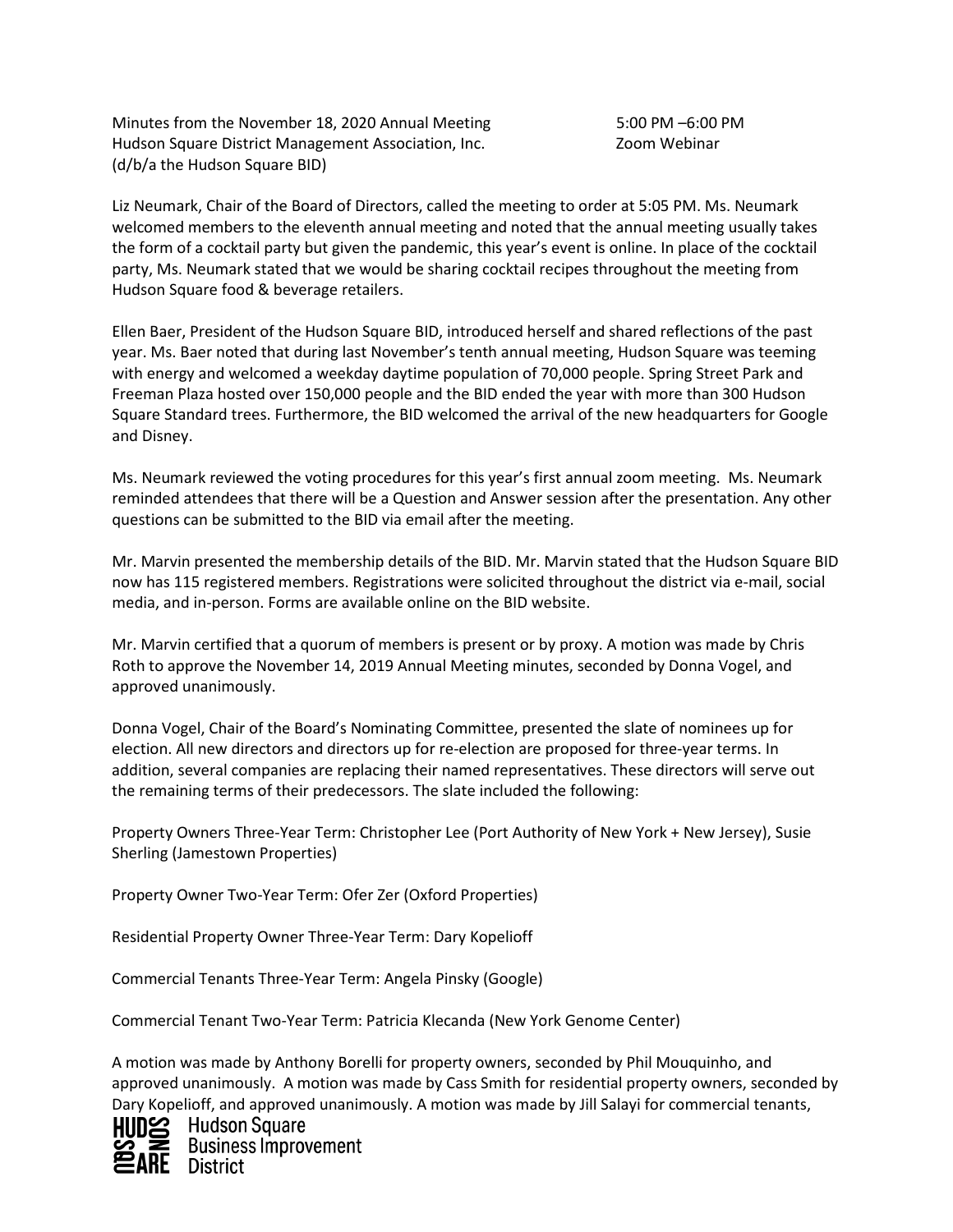seconded by Jesse Krenzin, and approved unanimously. Ms. Neumark clarified that the results will be tallied and posted on the website.

Ms. Baer spoke about the work that the BID has done to support Hudson Square during the pandemic. The BID established a \$500,000 Recovery Fund using savings from the suspended Pedestrian Safety Manager program (among others). Ms. Baer added that we worked with neighborhood retailers to create outdoor dining parklets for curbside dining. In terms of marketing, the BID helped with signage, created special promotions and advertising, and set up weekly communications through newsletters and virtual roundtables. The BID also installed more bike racks and hired a Clean Ambassador to compensate for decreased City sanitation services. Ms. Baer expressed thanks to the BID staff for their work on these initiatives. Lastly, Ms. Baer stated that the BID's pedestrian count data showed that while we were off by as much as 96% at the lowest point in April, we have now stabilized at a 60% year over year reduction. Nevertheless, we estimate that only about 10-15% of Hudson Square's labor force has returned to the office.

Jeff Sussman, the BID's Vice Chair and Treasurer, presented the Fiscal Year 2020 Financial Statements of Position and this year's budget. Mr. Sussman noted that in FY20, the BID had an annual revenue of \$3,326,319 and expenses of \$5,155,683. The reason for the operating deficit each year is because capital expenses for Public Realm improvements are funded by revenue not on this balance sheet. Mr. Sussman noted that the BID had \$10,108,053 in assets and liabilities. Mr. Sussman mentioned that the final audit has not yet been issued, but no material changes are anticipated. A full copy of the audited financials will be available at the BID's office upon request.

Mr. Sussman noted that the FY21 budget was approved by the Board of Directors on June 25<sup>th</sup> 2020. Mr. Sussman noted that the Board voted to decrease the BID's assessment revenue from \$3.2 million to \$2.9 million. This one-time assessment reduction was instituted to prevent a per square foot assessment increase while the City is recovering from the COVID pandemic and we are awaiting new construction to come online. Through surplus funds from last year and reallocating resources, the BID was able to create a \$500,000 recovery fund to support ground floor businesses.

Mr. Sussman continued by highlighting the BID's \$27 million public-private partnership with the City. The BID's capital budget is \$4,518,000 and 65% of that (around \$2.9 million) is budgeted for the Hudson Street project. The remainder of the capital budget is allocated for tree planting and upgrades to Freeman Plaza East.

A motion to accept the Fiscal Year 2021 Financial Report was made by Phil Mouquinho, seconded by Jesse Krenzin, and approved unanimously.

Ms. Baer spoke about the plans that the BID has in store for a post-COVID world. Following up on the success of the BID's \$27 million Master Plan, Hudson Square Is Now, the BID's new plan kicked off a few months ago with a focus on connecting the district to green spaces. Even as the planning process in underway, the BID has already started improving the neighborhood's edges with a new intersection at Clarkson and Varick Streets as well as finding new places to plant our Hudson Square Standard trees. Ms. Baer noted that we are up to almost 350 new and retrofitted trees.

Ms. Baer expressed thanks to Erik Bottcher and Pat Comerford from Council Member Corey Johnson's Office for their help with the Hudson Street project. Additionally, Ms. Baer thanked Hudson Square Properties (the partnership of Trinity, Hines, and Norges Bank) for their support with an initiative at King



HIIDS Hudson Square **Business Improvement RE** District